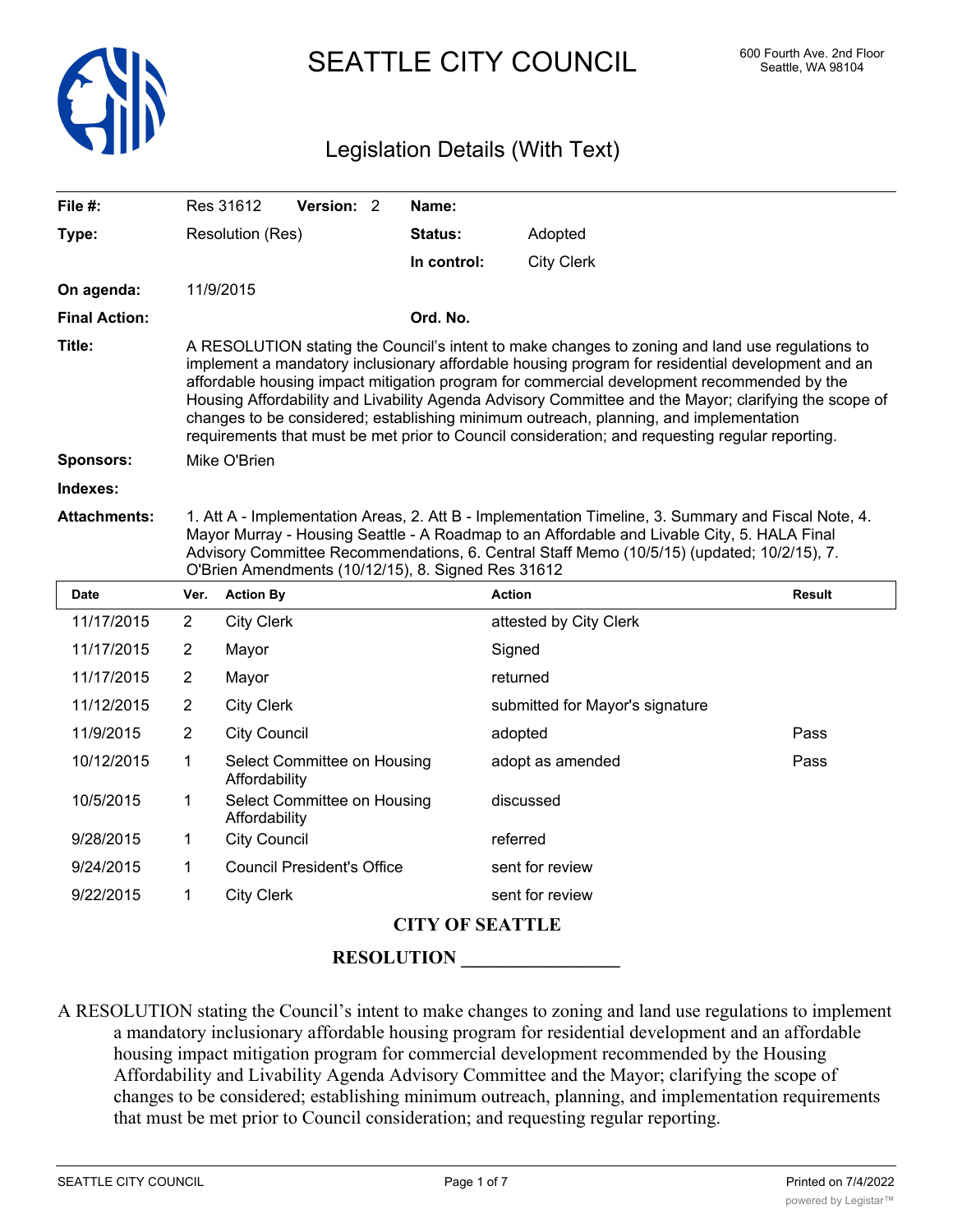- WHEREAS, in September 2014 the Council adopted and the Mayor concurred in Resolution 31546, which established the Seattle Housing Affordability and Livability Agenda Advisory Committee (HALA); and
- WHEREAS, in July 2015 HALA published its Final Advisory Committee Recommendations and the Mayor published Housing Seattle: A Roadmap to an Affordable and Livable City;
- WHEREAS, both HALA and the Mayor recommend changes to zoning and land use regulations, which include implementing a mandatory inclusionary affordable housing program for residential development and an affordable housing impact mitigation program for commercial development;
- WHEREAS, these programs should be developed to achieve a projected production level of no fewer than 6,000 affordable units for households with incomes no higher than 60 percent of median income over ten years, and if the projected production levels fall below the target, the Council intends to consider options to achieve the production target; and
- WHEREAS, successfully and expeditiously implementing those programs and other changes to zoning and land use regulations will require: continuous, ongoing, and inclusive participation by the public; environmental review; and development of programs to address impacts, such as transportation, affordable childcare and preschool facilities, parks and open space impacts;

NOW, THEREFORE,

## **BE IT RESOLVED BY THE CITY COUNCIL OF THE CITY OF SEATTLE, THE MAYOR CONCURRING, THAT:**

Section 1. The Council intends to consider the following changes to zoning and land use regulations in order to implement a mandatory inclusionary housing program for residential development and an affordable housing impact mitigation program for commercial development. Areas where the Council will consider implementing a mandatory inclusionary housing program for residential development and an affordable housing impact mitigation program for commercial development are shown on Attachment A.

A. Mandatory Inclusionary Housing Program for Residential Development. The program should include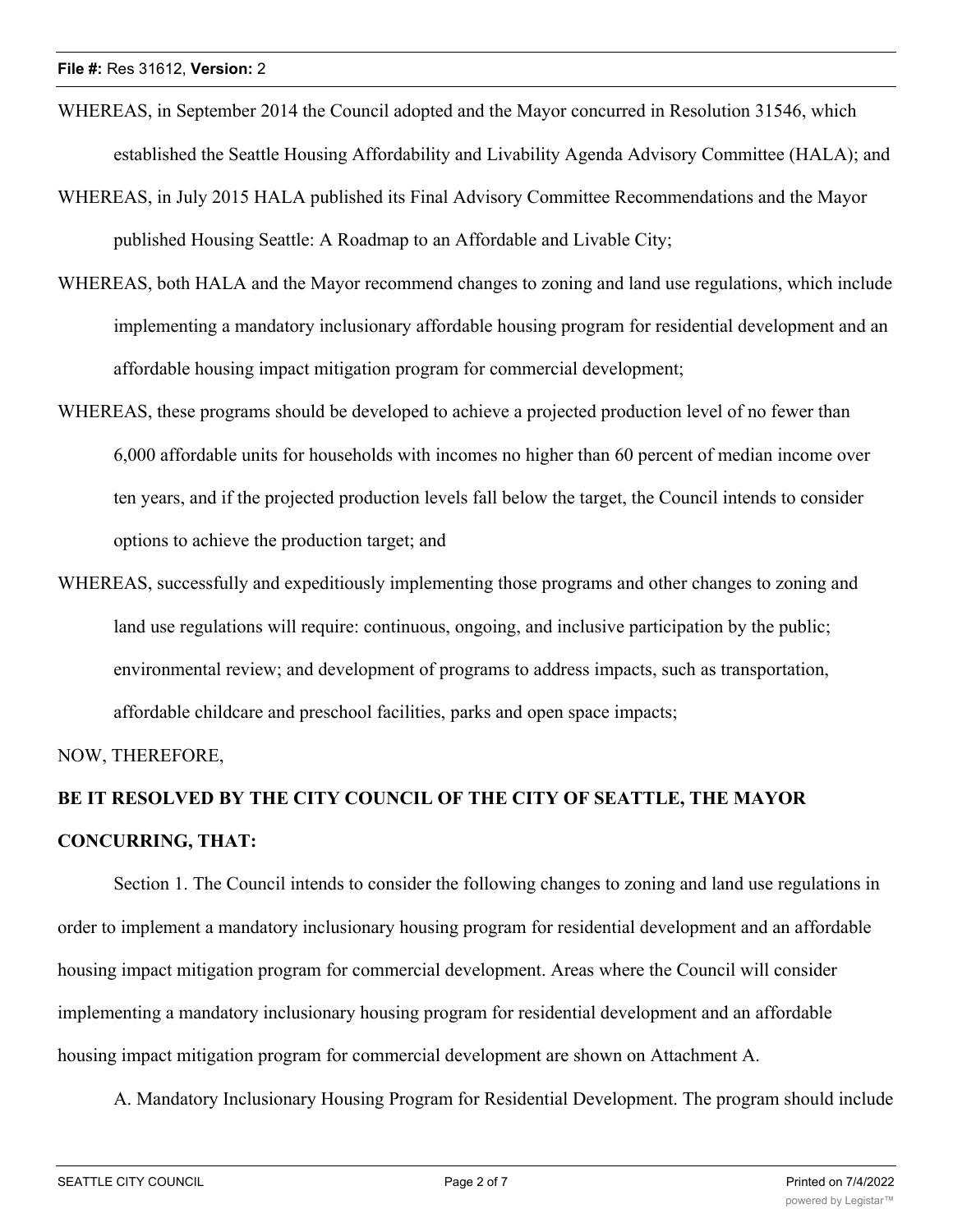a requirement that new multifamily and mixed-use buildings provide a percentage of units affordable to households with incomes at or below 60 percent of Area Median Income for 50 years. To implement the program, the Council will amend the Land Use Code to provide additional development capacity. Where it is possible to use the additional development capacity, the mandatory inclusionary housing program requirements will be applicable whether or not the additional development capacity is used. Where otherwise applicable development standards prevent the use of additional development capacity, the Council will consider establishing new development standards or an administrative process for relief from those development standards.

1. Downtown, South Lake Union, and First Hill Urban Centers. The program should include an option for a payment in-lieu of providing affordable units, provided that the payment does not exceed the approximate cost of developing the same number and quality of housing units that would otherwise be developed. For development accessing extra floor area above base height or density limits, the in-lieu payment should be equivalent to current incentive zoning payments. However, where it is possible to use the additional development capacity, all development should be subject to a performance or fee obligation based on receiving the additional development capacity even if that capacity is not used. Such a development capacity increase will allow approximately 1,000 additional square feet per floor, or other comparable floor area, for residential towers.

2. Outside of Downtown, South Lake Union, and First Hill Urban Centers. For low and mid-rise multifamily and mixed-use zones the requirement should be no less than five percent of total units in lower-cost markets, six percent of total units in medium cost markets, and seven percent of total units in high cost markets. The program should include an option for a payment in-lieu of providing affordable units, provided that the payment does not exceed the approximate cost of developing the same number and quality of housing units that would otherwise be developed. To implement such a program, the Council will increase development capacity by increasing height approximately one additional floor or providing other comparable development capacity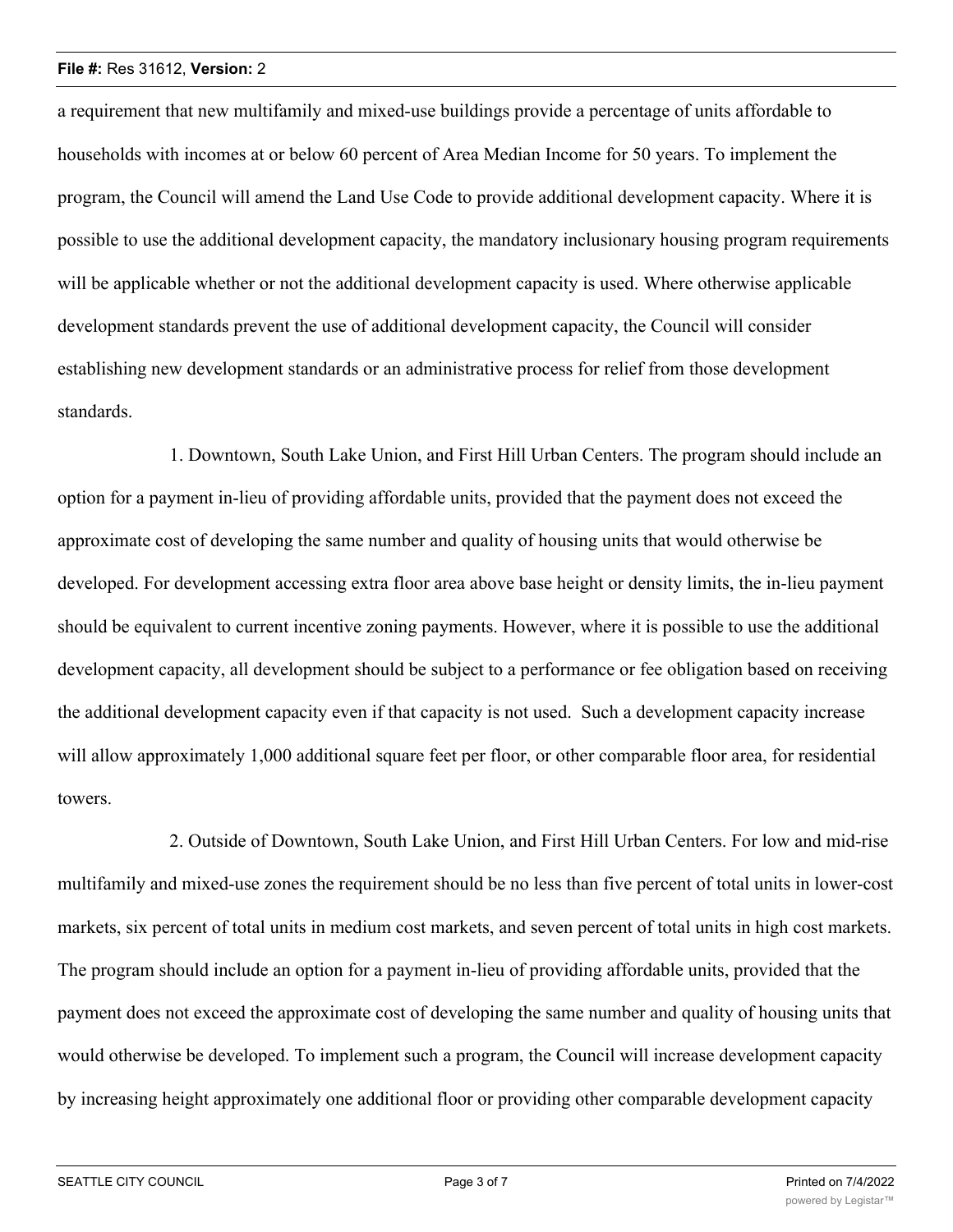increases.

3. In all areas, in-lieu payments shall achieve a result equal to or better than providing the affordable housing on-site.

B. Affordable Housing Impact Mitigation Program for Commercial Development. The program should include a per-square-foot payment amount to mitigate, in part, the impact on the demand for affordable housing caused by new commercial development and an option to perform by providing units on- or off-site. The Council's intent in implementing the program is established in the ordinance introduced as Council Bill 118498.

C. Converting Certain Single-Family-zoned Areas to Multi-family and Mixed-use. The Council will consider changing the zone designation of up to six percent of existing single-family-zoned areas to zones that allow multifamily and mixed-use development to implement a mandatory inclusionary housing program for residential development and an affordable housing impact mitigation program for commercial development when those single-family-zoned areas are: (1) within urban centers or villages designated in the Comprehensive Plan, as those areas may be expanded to include a ten-minute walkshed from frequent transit service; or (2) in transition areas from existing multifamily and mixed-use zones along arterial streets. Changes to zone designations in these areas would require future development to participate in the mandatory inclusionary housing program for residential development and an affordable housing impact mitigation program for commercial development.

Section 2. Successfully and quickly implementing the changes to zoning and land use regulations described in Section 1 will require: continuous, ongoing, and inclusive participation by the public; environmental review; ongoing affordable housing needs assessments; and implementation of programs to address impacts, such as transportation, parks, affordable childcare and preschool facilities, and open space impacts. The Council will only consider changes to land use and zoning if the following minimum outreach, planning, and mitigation requirements have been met.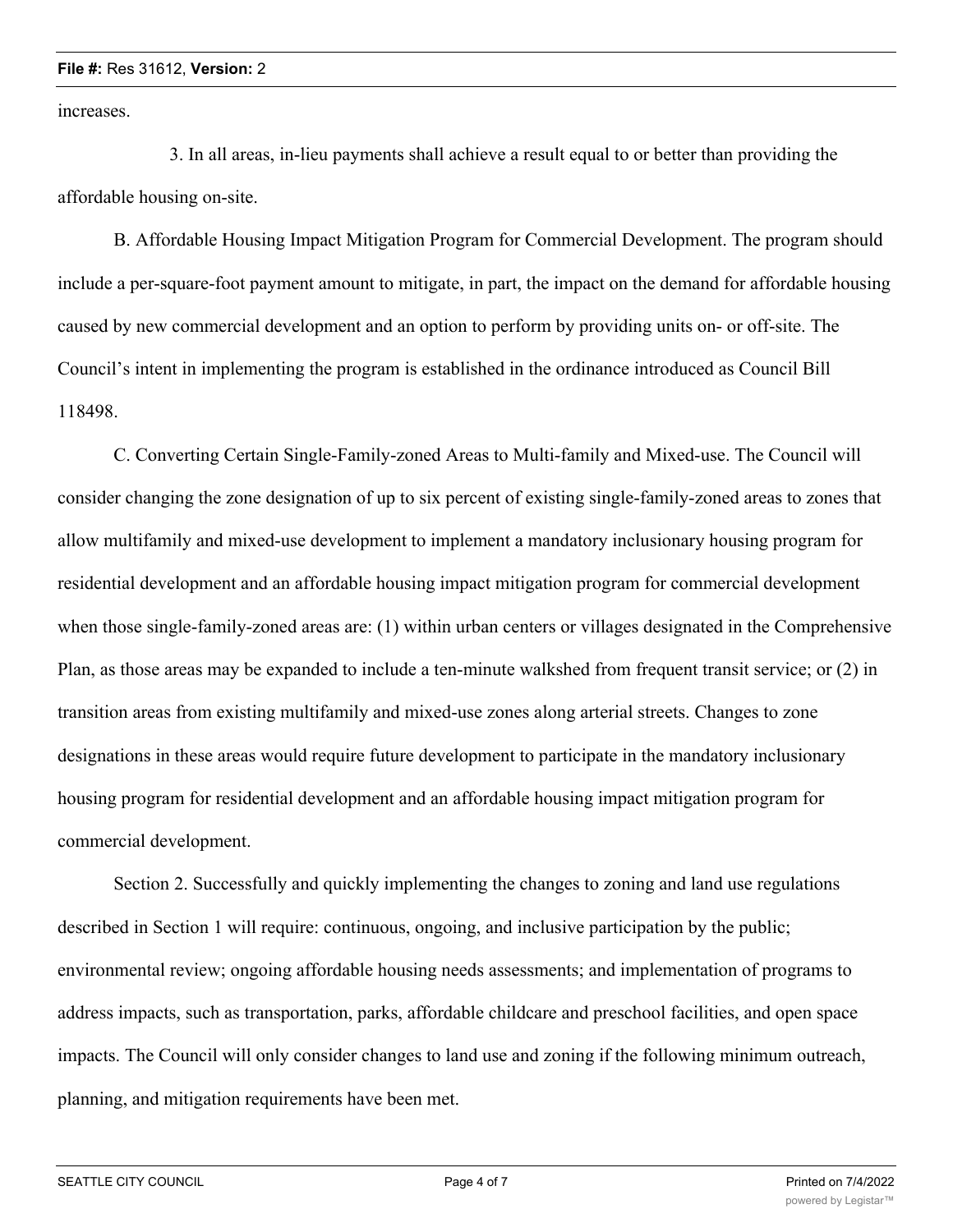A. Public Participation and Outreach. The Council requests that the Mayor develop an inclusive public outreach and engagement plan, which optimizes participation by under-represented communities. Such a plan should include opportunities for ongoing and continuous engagement through a variety of means including community meetings and social media. The Council further requests that the Mayor convene at least one facilitated meeting on the suite of changes to zoning and land use regulations outlined in this Resolution in each urban center or village. Meetings for adjacent or nearby urban centers or villages may be combined. The meeting should include representatives from the Department of Neighborhoods, the Office of Housing, the Office of Economic Development, the Department of Planning and Development or its successor departments, the Department of Transportation, and the Department of Parks and Recreation. Outreach and materials for the meetings should be culturally appropriate.

B. Coordination with Seattle 2035. The Council requests that planning and implementation of a mandatory inclusionary affordable housing program for residential development and an affordable housing impact mitigation program for commercial development be coordinated with the ongoing 7-year Comprehensive Plan update, known as Seattle 2035. Where possible, planning, public engagement, and reporting requested by this resolution should be integrated with planning, public engagement, and reporting for Seattle 2035.

C. Planning and Environmental Review. The Council requests that the Mayor develop necessary planning studies to inform decision makers and the public about proposed changes to zoning and land use regulations. Such studies should include, but are not limited to: (1) architectural massing studies that illustrate how increased development capacity would translate into the height, bulk and scale of new development relative to existing zoning and development; (2) view corridor studies from State Environmental Policy Act (SEPA) protected viewpoints; (3) transportation, parks and open space impact studies; and (4) analyses of the risk of displacement of current residents and businesses. As appropriate, studies should be incorporated into environmental documents required under SEPA.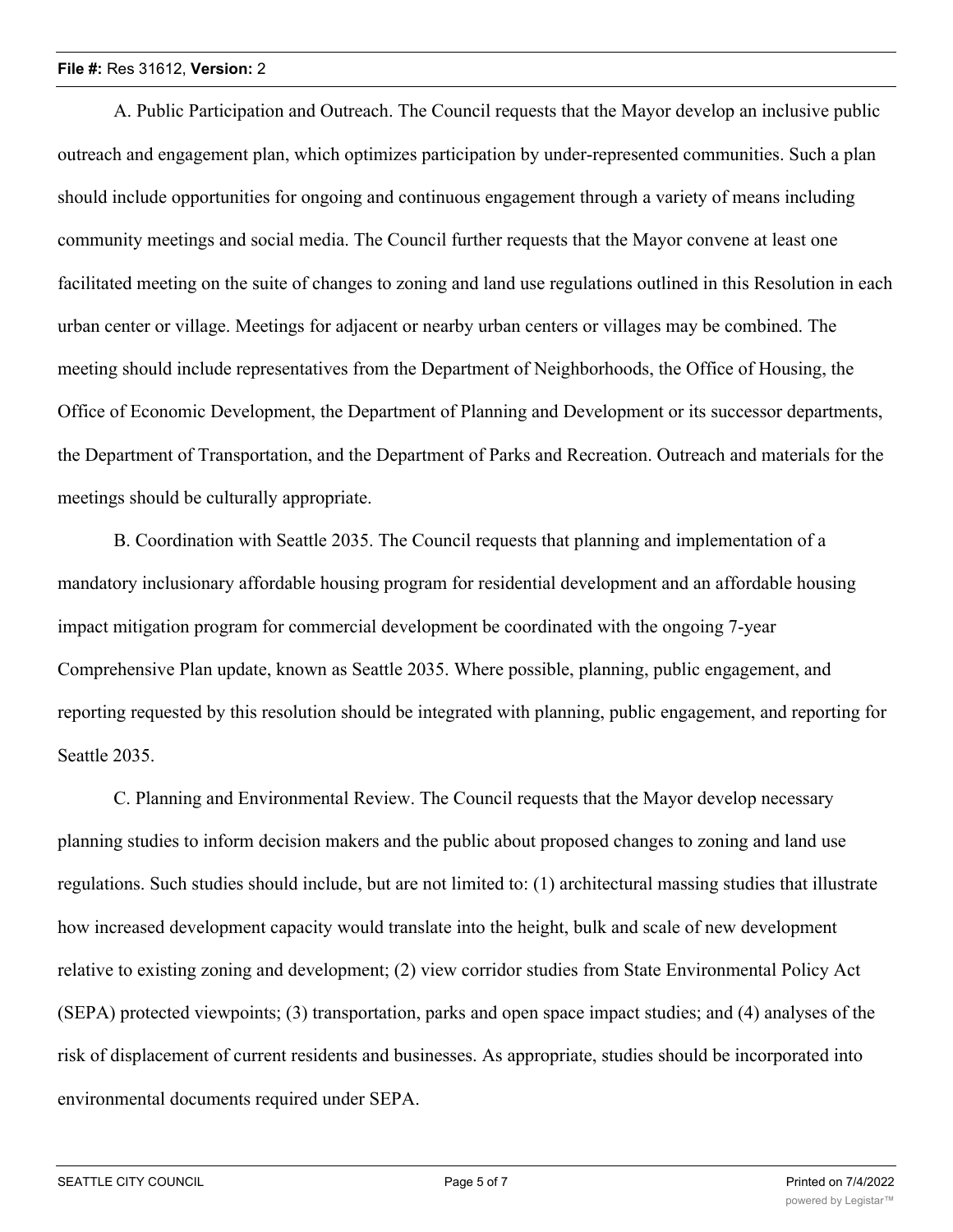D. Programs to Address Impacts. The Council requests that concurrently with any legislative proposals to increase development capacity the Mayor continue to study implementation of transportation impact fee and a parks impact fee, and implement expansion of a childcare impact mitigation program to address the impact of development on affordable childcare and preschool facilities throughout Seattle. Any legislation to implement impact fees should include a prioritized list of capital improvement projects, by area, that would help mitigate the impact on transportation and parks facilities associated with new development.

E. Implementation Timeline. The Council requests that the Mayor strive to meet the implementation timeline set out in Attachment B in order to fully implement the program by September 2017.

Section 3. The Council requests that the Mayor report quarterly to the Select Committee on Housing Affordability. Reports should detail progress towards implementing changes to zoning and land use regulations. After the mandatory inclusionary housing program for residential development and an affordable housing impact mitigation program for commercial development have been implemented, the report should track progress towards creating 6,000 new dwelling units affordable to households with incomes at or below sixty percent of Area Median Income (AMI). Annually, this report should also include broader information about housing construction including the number of housing units built, demolished and in permitting. The first report should occur before the end of January 2016 and should include a proposed inclusive public engagement plan.

| Adopted by the City Council the                     | day of    | , 2015, and signed by me in |
|-----------------------------------------------------|-----------|-----------------------------|
| open session in authentication of its adoption this | day       |                             |
| of<br>, 2015.                                       |           |                             |
|                                                     | President | of the City Council         |